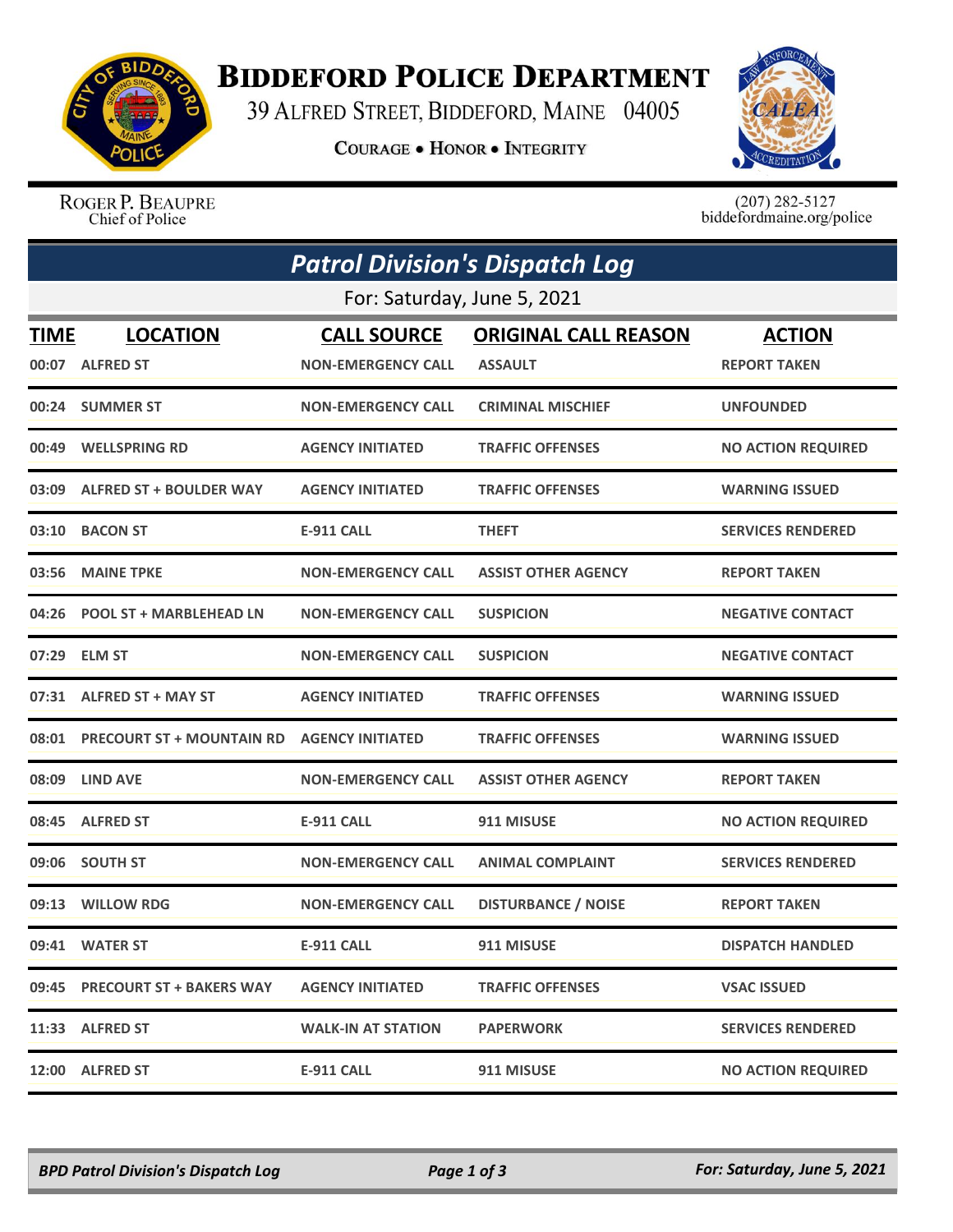| <u>TIME</u> | <b>LOCATION</b>                                                          | <b>CALL SOURCE</b>            | <b>ORIGINAL CALL REASON</b>                                          | <b>ACTION</b>                |  |  |
|-------------|--------------------------------------------------------------------------|-------------------------------|----------------------------------------------------------------------|------------------------------|--|--|
| 12:07       | <b>WASHINGTON ST</b>                                                     | <b>NON-EMERGENCY CALL</b>     | <b>DISTURBANCE / NOISE</b>                                           | <b>SUMMONS ISSUED</b>        |  |  |
|             | OFFENDER: CIVIL VIOLATION BY A MALE  AGE: 51  RESIDENT OF: BIDDEFORD, ME |                               |                                                                      |                              |  |  |
|             | <b>CHARGE: PUBLIC URINATION OR DEFECATION</b>                            |                               |                                                                      |                              |  |  |
|             |                                                                          |                               | OFFENDER: RICHARD SAMUEL ROGERS  AGE: 51  RESIDENT OF: BIDDEFORD, ME |                              |  |  |
|             | <b>CHARGE: VIOLATING CONDITION OF RELEASE</b>                            |                               |                                                                      |                              |  |  |
| 12:46       | <b>BIDDEFORD GATEWAY CTR</b>                                             | <b>NON-EMERGENCY CALL</b>     | <b>THEFT</b>                                                         | <b>REPORT TAKEN</b>          |  |  |
|             | 12:59 MARINER WAY                                                        | <b>NON-EMERGENCY CALL</b>     | <b>ANIMAL COMPLAINT</b>                                              | <b>GONE ON ARRIVAL</b>       |  |  |
|             | 13:06 EMERY ST                                                           | <b>NON-EMERGENCY CALL</b>     | <b>CRIMINAL MISCHIEF</b>                                             | <b>REPORT TAKEN</b>          |  |  |
|             | 13:28 POOL ST + SOKOKIS RD                                               | <b>AGENCY INITIATED</b>       | <b>TRAFFIC OFFENSES</b>                                              | <b>WARNING ISSUED</b>        |  |  |
|             | 14:56 HORRIGAN CT                                                        | <b>E-911 CALL</b>             | <b>DISTURBANCE / NOISE</b>                                           | <b>SERVICES RENDERED</b>     |  |  |
|             | 15:00 SOUTH ST                                                           | <b>NON-EMERGENCY CALL</b>     | <b>TRESPASSING</b>                                                   | <b>REPORT TAKEN</b>          |  |  |
|             | 16:11 HORRIGAN CT                                                        | <b>E-911 CALL</b>             | <b>DISTURBANCE / NOISE</b>                                           | <b>UNFOUNDED</b>             |  |  |
|             | 16:41 GUINEA RD                                                          | <b>NON-EMERGENCY CALL</b>     | <b>WEAPONS</b>                                                       | <b>SERVICES RENDERED</b>     |  |  |
|             | 17:53 HILL ST                                                            | <b>NON-EMERGENCY CALL</b>     | <b>THEFT</b>                                                         | <b>REPORT TAKEN</b>          |  |  |
|             | 18:07 COLE RD                                                            | <b>E-911 CALL</b>             | 911 MISUSE                                                           | <b>DISPATCH HANDLED</b>      |  |  |
|             | 18:43 PEARL ST                                                           | <b>E-911 CALL</b>             | 911 MISUSE                                                           | <b>DISPATCH HANDLED</b>      |  |  |
|             | 18:45 POOL ST                                                            | <b>NON-EMERGENCY CALL</b>     | <b>DISABLED VEHICLE</b>                                              | <b>SERVICES RENDERED</b>     |  |  |
|             | 18:57 MAINE TPKE                                                         | <b>E-911 CALL</b>             | 911 MISUSE                                                           | <b>NO ACTION REQUIRED</b>    |  |  |
|             | 19:09 POOL ST                                                            | <b>E-911 CALL</b>             | <b>DISTURBANCE / NOISE</b>                                           | <b>SERVICES RENDERED</b>     |  |  |
|             | 19:17 WASHINGTON ST                                                      | <b>NON-EMERGENCY CALL</b>     | <b>SUSPICION</b>                                                     | <b>NO VIOLATION</b>          |  |  |
|             | 19:55 HIGHLAND ST                                                        | E-911 CALL                    | <b>MENTAL ILLNESS CASES</b>                                          | <b>TRANSPORT TO HOSPITAL</b> |  |  |
|             | 20:22 ALFRED ST                                                          | <b>NON-EMERGENCY CALL</b>     | <b>COURT ORDERED CHECK IN</b>                                        | <b>SERVICES RENDERED</b>     |  |  |
|             | 20:42 WEST ST                                                            | <b>NON-EMERGENCY CALL</b>     | <b>THEFT</b>                                                         | <b>CANCELLED IN ROUTE</b>    |  |  |
|             | 21:58 ALFRED ST                                                          | <b>NON-EMERGENCY CALL</b>     | <b>ASSIST OTHER AGENCY</b>                                           | <b>SERVICES RENDERED</b>     |  |  |
|             | <b>22:36 MAIN ST</b>                                                     | E-911 CALL                    | <b>MENTAL ILLNESS CASES</b>                                          | <b>SERVICES RENDERED</b>     |  |  |
|             | 23:01 GREEN ST                                                           | <b>NON-EMERGENCY CALL</b>     | <b>ANIMAL COMPLAINT</b>                                              | <b>NEGATIVE CONTACT</b>      |  |  |
|             | 23:13 OAK RIDGE RD                                                       | NON-EMERGENCY CALL 911 MISUSE |                                                                      | <b>SERVICES RENDERED</b>     |  |  |